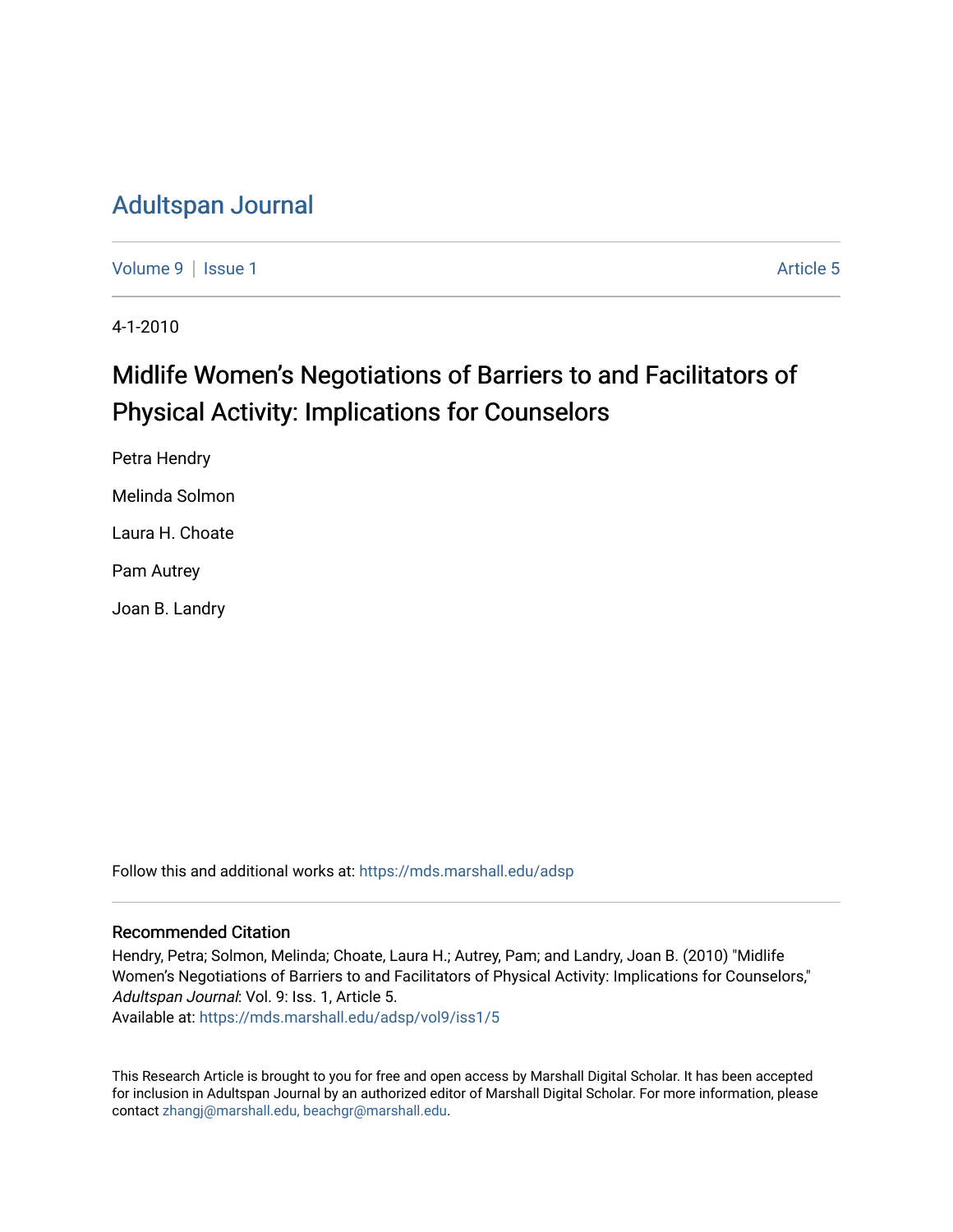# **Midlife Women's Negotiations of Barriers to and Facilitators of Physical Activity: Implications for Counselors**

## **Petra Hendry, Melinda Solmon, Laura H. Choate, Pam Autrey, and Joan B. Landry**

*The authors investigated barriers to exercise and facilitators that enable midlife women to engage in an active lifestyle. Findings provide counselors with insight into the meanings that women ascribe to physical activity so they can better assist clients in making choices that enhance their overall health and wellness.* 

The Surgeon General's Report has identified physical inactivity as a major health risk factor in U.S. society (U.S. Department of Health and Human Services [DHHS], 1996). The health benefits associated with physical activity are related to reducing preventable risk factors associated with cardiovascular disease, such as obesity, high blood pressure, high cholesterol, and the development of Type II diabetes (DHHS, 1996). Furthermore, regular exercise is essential to healthy aging, because it not only reduces medical risks but also decreases the likelihood of physical injuries and prevents functional limitations that are associated with age (Fisher, Pickering, & Li, 2002). Current research shows that physical activity is particularly beneficial to older women, decreasing the risk of osteoporosis and certain types of cancer (Eyler et al., 1997).

There is also a strong body of research demonstrating the positive effects of physical activity on psychological health, and exercise is considered an important component of holistic wellness (Myers & Sweeney, 2005). Exercise is associated with significant psychological benefits, including increased energy, improved self-esteem, self-concept, and sense of self-efficacy (Chung & Baird, 1999; Kennedy, 2007; McAuley et al., 2008; Myers & Sweeney, 2005; Netz, Wu, Becker, & Tenenbaum, 2005). Furthermore, regular exercise reduces stress and is an effective treatment for mild anxiety, depression, and sleep disturbance. In fact, research has provided strong evidence for augmenting traditional forms of psychotherapy with exercise (Stathopoulou, Power, Berry, Smits, & Otto, 2006). One recent study of women experiencing panic disorder found that those who received cognitive behavior therapy (CBT) in addition to engaging

*Petra Hendry and Laura H. Choate, Department of Educational Theory, Policy, and Practice, Melinda Solmon, Pam Autrey, and Joan B. Landry, Department of Kinesiology, Louisiana State University, Baton Rouge. Correspondence concerning this article should be addressed to Laura H. Choate, Department of Educational Theory, Policy, and Practice, Louisiana State University, 122A Peabody Hall, Baton Rouge, LA 70803 (e-mail: lchoate@lsu.edu).* 

*© 2010 by the American Counseling Association. All rights reserved.*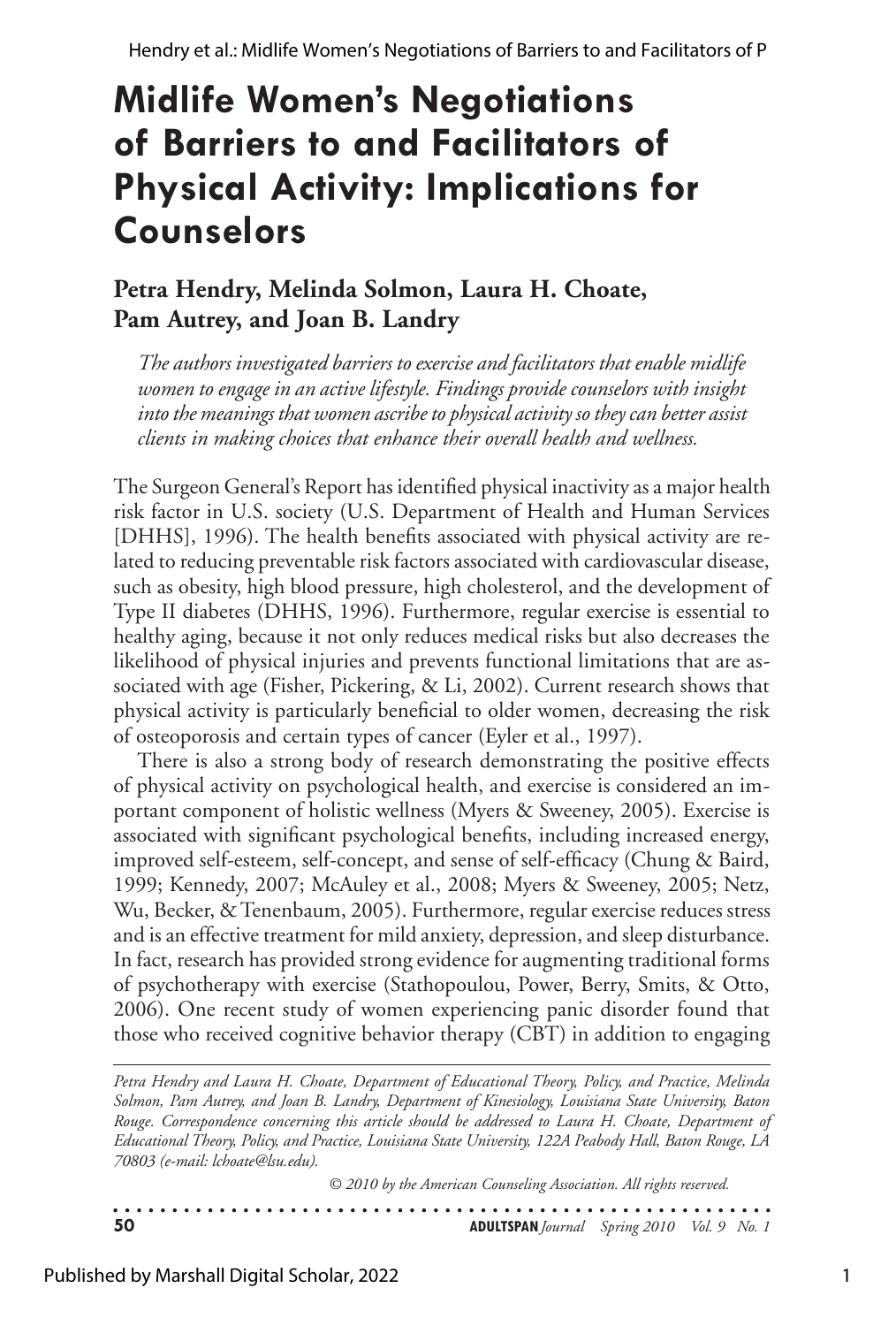in a home-based walking program had lower depression and anxiety scores than did those who received CBT alone (Merom et al., 2008).

Despite the well-documented benefits of exercise, women in particular are at a disproportionate risk for disease because they are reported to have a lower rate of physical activity than men (Centers for Disease Control and Prevention [CDC], 1995). According to Caspersen and Merritt (1995), older women have the lowest rates of physical activity of any demographic group. So that counselors can better understand why midlife women may choose not to participate in physical activity, despite its positive benefits for physical and psychological health, the purpose of this article is to describe the results of a qualitative study regarding women's perceptions of barriers to and facilitators of physical activity.

A considerable amount of research has focused on the ways that women's physical activity and leisure are constrained (Shaw, 1994). Eyler and colleagues (1997) identified lack of time; family support; concerns about safety; and personal factors, such as self-efficacy and self-motivation, as determinants of physical activity among women. Sociodemographic variables such as race, less education, low socioeconomic status, and being an older adult were also markers for inactivity. They also reported that women who are middle-aged or older were discouraged from vigorous physical activity in their youth and thus had little experience with physical activity. For these women, the social and gender roles that suggested that sports was "unladylike" or that women who participated in sports would develop a masculine appearance, deterred many women from participating in vigorous physical activity.

Other qualitative studies (Harrington, Dawson, & Bolla, 1992; Henderson & Allen, 1991) have suggested that women's "ethic of care" (Gilligan, 1982) constrained physical activity because women often provide for the needs of others, neglecting their own needs. This research suggested that women's roles central to the ethic of care, such as mothering, nursing, and familial nurturing, functioned as a constraint because women lacked a sense of entitlement to leisure. Other studies have also demonstrated that compared with men, women are much more likely to perceive that their free time should be consumed with activities such as child care and household chores (Iwasaki, MacKay, & Mactavish, 2005). In addition, when they allow themselves to take the time to exercise or do other self-care activities, women may not experience the same level of relief due to feelings of guilt or pressure to complete other responsibilities (Mattingly & Sayer, 2006).

In working with women clients, counselors can incorporate exercise as a therapeutic tool for promoting overall health and wellness (Hays, 1999; Okonski, 2003). In this article, we present the results of a qualitative study that examined perceived facilitators of and barriers to physical activity in 17 European American and 3 African American midlife women. The findings illuminate the importance of understanding the meanings that midlife women ascribe to exercise and physical activity in their lives. Next, we describe implications for counseling practice on the basis of these findings.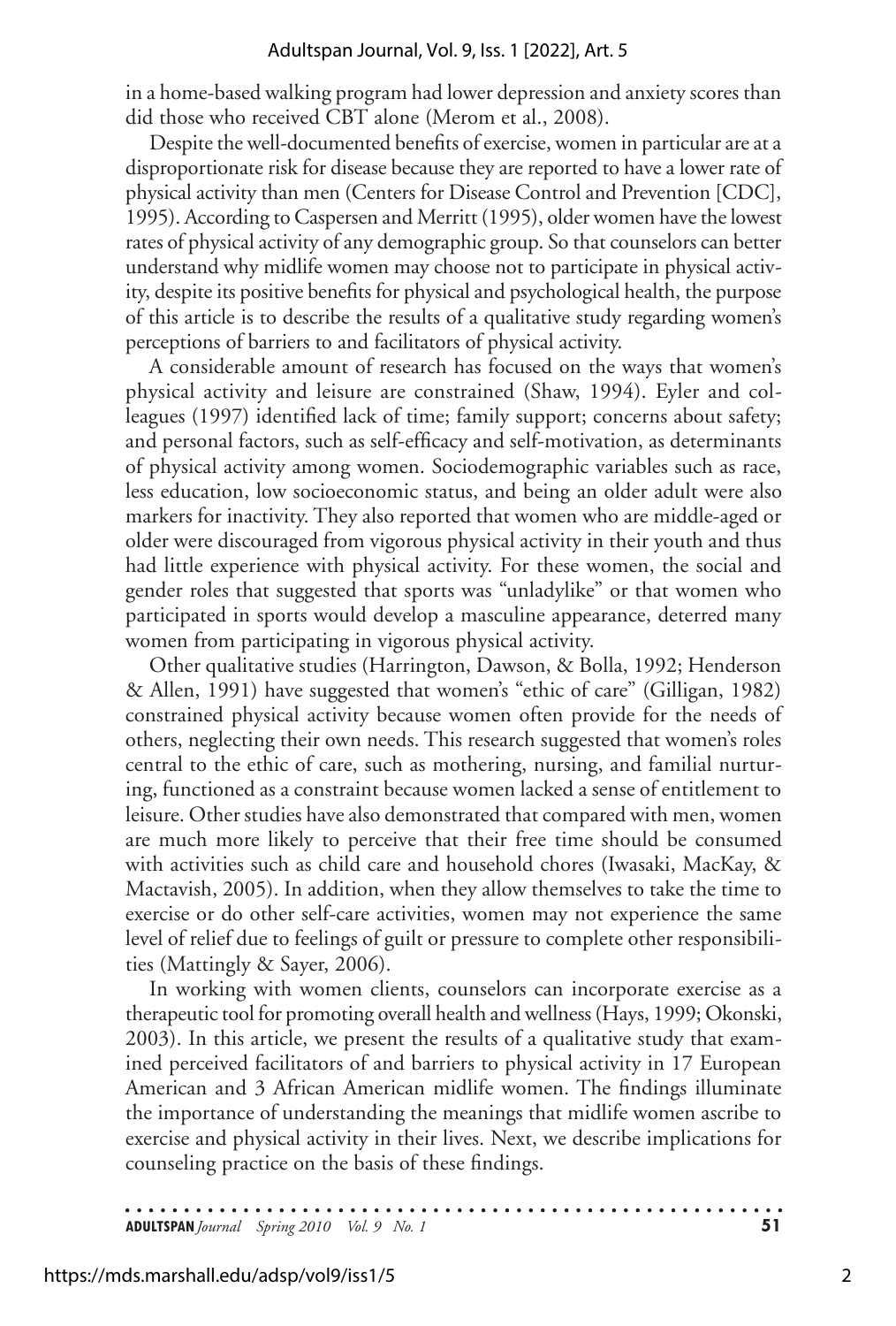## **METHOD**

A primary assumption of this research is that the norms that constitute commonly accepted understandings of physical activity have been based on the male life cycle and experience. Not only can it not be assumed that the meanings women give to physical activity are comparable to those of men but it also cannot be assumed that older and young women's lives are the same. Consequently, it is necessary to examine the lived experiences of older women. According to Henderson and Ainsworth (2000) "traditional quantitative methods often have been unable to uncover the complex nature of women's attitudes and practices" (p. 314). The use of qualitative research was deemed essential as a means for women to discuss their lives in their own voices. Using a case study design (Stake, 1994) to analyze women's narratives for the meanings they give to exercise and health, it was hoped that insights into the facilitators of and barriers to exercising would be illuminated so that counselors might better understand ways in which they can promote exercise in their women clients.

## **Participants**

This research project began when the authors from a large public university in the South were approached by a physician who was interested in exploring ways to increase physical activity among older women. An interdisciplinary research team (the current authors) was formed. A total of 20 women from Louisiana, between the ages of 45 and 60 years, were interviewed. Participants in the project were volunteers recruited during routine check-ups at the physicians' Gynecology and Menopause Center at a major local hospital. The primary factor in determining the selection of participants was that they be perimenopausal to postmenopausal. Three of the participants were African American and 17 were Caucasian. Seventy-five percent of the participants were college educated, and all could be considered middle-class or above. Because this research was exploratory, our intent was not to be representative but rather to gain preliminary insights that would guide more focused research.

## **Procedure**

Semistructured interviews were designed to encourage the interviewees to talk about the role of exercise and health in their lives. Participants were initially asked how they define health. Exercise and health histories were then elicited. Interviews then focused on ascertaining the motivators and barriers to exercise. Finally, participants were asked to define ideal health for themselves and describe what it would take to achieve that ideal. Follow-up questions were used for clarification, to provide examples, and to probe to allow the women's own perceptions to guide the course of the interview. Two pilot interviews were conducted and the interview questions were refined. In-depth interviews were conducted over a period of 8 weeks by two members of the research team (fourth and fifth authors). Interviews took place at the doctor's office and lasted from 30 to 90 minutes. All interviews were tape-recorded and transcribed verbatim.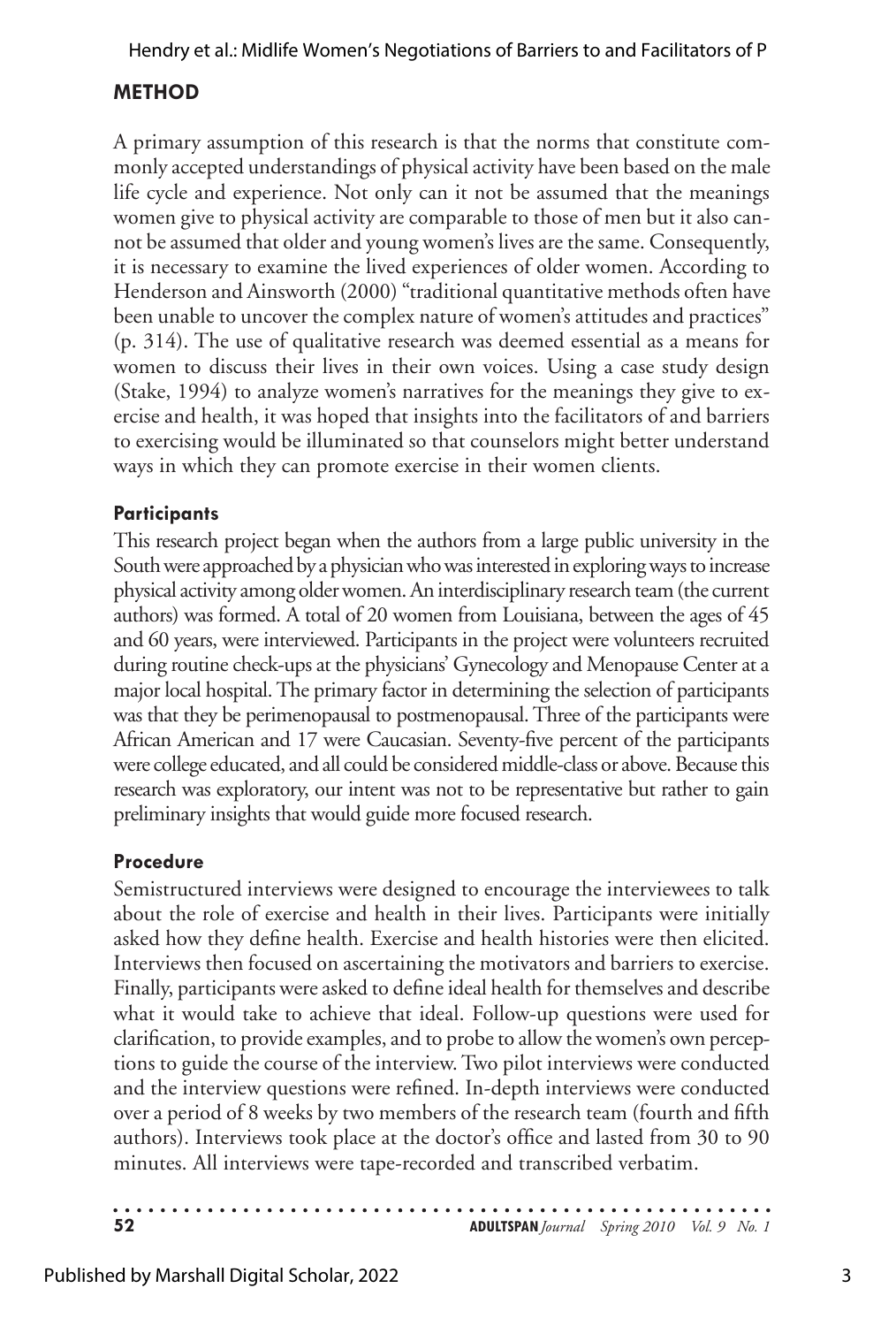## **Data Analysis**

Each of the 20 interviews was read by the researchers to code the data by identifying facilitators and barriers to exercise. To allow for the themes to emerge from the data, no preconceived categories were considered. In analyzing the data using the constant comparative method, all possible patterns, categories, and descriptive units were explored. The data generated 39 facilitators and 46 barriers. These were then analyzed for similarities and differences, both within and across facilitators and barriers, to determine relationships and patterns, yielding three major themes.

The three themes that emerged encompassed both facilitators and barriers. The facilitators and barriers that emerged in these themes overlap and mirror each other, because factors that emerged as barriers for some women were facilitators for others. The first theme identified facilitators and barriers that women negotiated in relation to the medicalization of their bodies*.* The second theme related to how women negotiated sociocultural factors that reflected societal gender norms and expectations. The third theme revolved around how women's self-concepts enhanced or constrained their participation in physical activity. All names used in the sections below are pseudonyms.

## **FINDINGS**

## **Negotiation of the Medicalized Self**

The negotiation involved in women's internalization of traditional medical definitions of women's health acted as both a facilitator of and barrier to engaging in physical activity. One facet of this negotiation involved how the medical field determines and defines the health of women's bodies and women's responses to that definition. The medical establishment's notion of ideal weight as an indicator of overall health is an example of how medicalization does not capture the "grounded particularity of women's lives" (Morgan, 1998, p. 114). The primary negotiations of the women we interviewed with regard to medicalization were expressed in terms of weight, passivity, and menopause.

*Weight as a risk factor. "Gaining weight . . . was a form of healing for me."*  According to the medical establishment, being overweight is categorically seen as negative. In the barriers to health and fitness that we identified, this pathologization of excess weight functioned in three ways: (a) resistance to the medical model, (b) internalization of the medical model with a loss of agency, (c) internalization of the medical model resulting in agency. Although Molly's weight of 255 pounds at 5<sup>'</sup> 6" yielded a high body mass index (BMI) of 41, she was adamant that she was justified in her choice to be overweight. As Molly's quote suggests, the meanings she gave to her excess weight were, in fact, positive. Molly, twice a rape victim, blamed her previously slender body for placing her in danger. Gaining weight served as a survival strategy for Molly and was not viewed as a health risk factor. She used her weight to protect herself because she believed it would be perceived as unattractive and place her at less risk for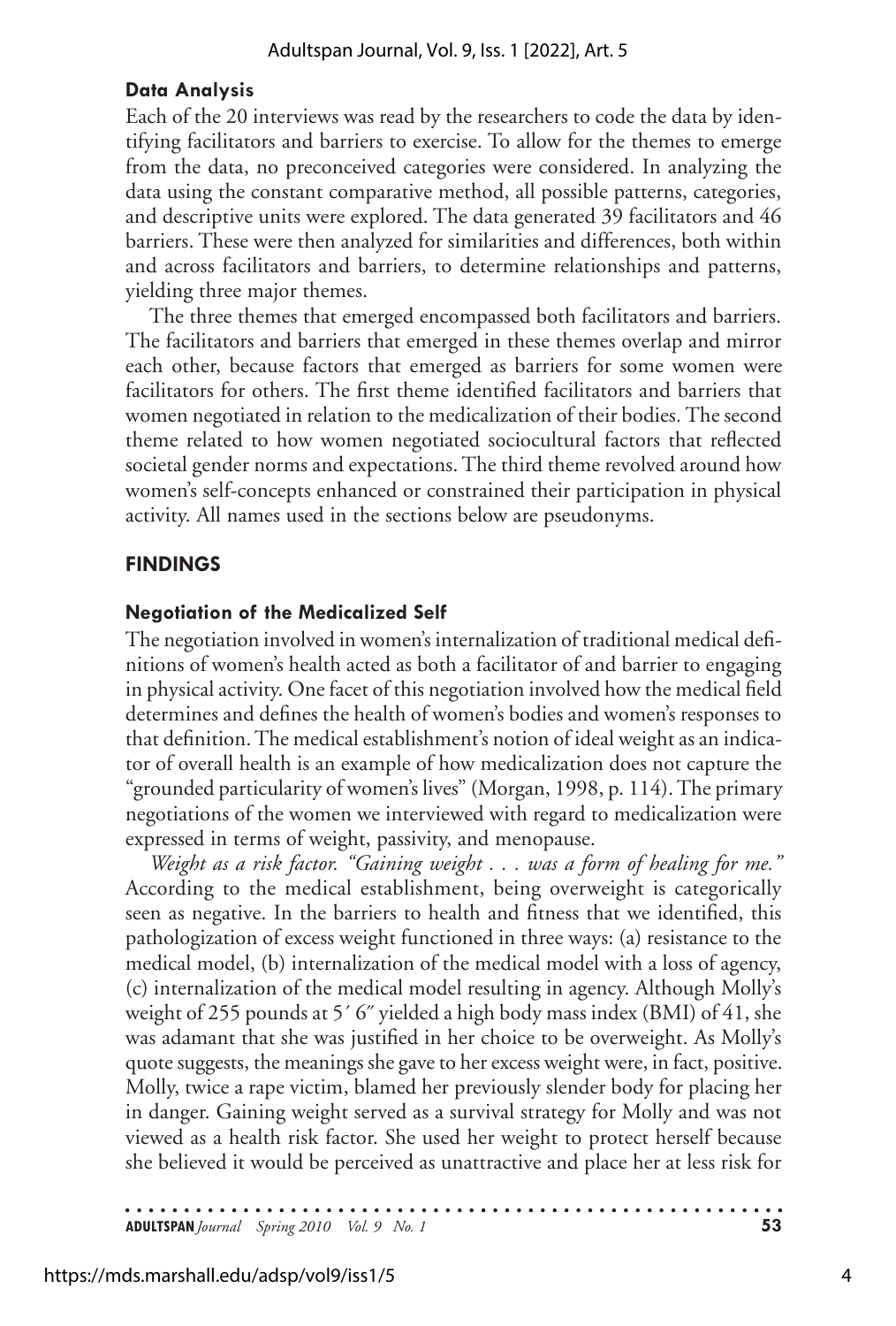assault. Thus, from a medical viewpoint, Molly's weight was a problem, but from her viewpoint it served an important protective role that was essential to her overall well-being. Consequently, it served as a barrier to exercise. Shirley, married to a doctor who exercised regularly, called her resistance to pursuing fitness her "way of being a little bit rebellious, defying the information that's at hand." Stephanie remembered being a thin and avid health club member at a time when she was depressed. For her, a sense of well-being was associated with gaining weight. Despite the medical profession's focus on regulating weight, these women rejected physical activity as a core component of their health and, in fact, saw it as detrimental to their well-being.

We also found women who submitted to the medical establishment's focus on weight as a primary indicator of health. These women were motivated to lose excess weight; however, the intention to lose weight did not always translate to an increase in physical activity. Cassandra is a case in point. Although she is 5´ 5˝ and weighs 249 pounds, yielding a BMI of 42, she has no other indicators of ill health. Her blood pressure is 110/70 and she is able to follow a very busy schedule every day. A mother of an 8- and a 3-year-old, assistant to a congressman, and avid gardener, she has a high energy level and is "comfortable in [her] body." However, the medical establishment has termed her *obese* and *at risk*. Although she feels healthy, she has come to believe that she is unhealthy because of the medical establishment's determination that she is overweight and, thus, unhealthy. Because she has struggled with this issue for so long, she had decided at the time of the interview to take a prescription diet pill and weigh in at her gynecologist's office every Friday. Her submission to the medical model has not increased her physical activity and, in this case, the medical establishment's prescription of diet pills has in fact worked as a barrier to physical activity.

Wilma, like Cassandra, has a BMI of 41, and her blood pressure was somewhat high at 132/88, yet there were no other indicators of ill health. Also like Cassandra, Wilma accommodated to the medical establishment's definition of health. Unlike Cassandra, however, this process resulted in a sense of agency and served as a facilitator to exercise. She recalled, "I know people who are much larger than I am and they feel great. They can move, they can do a lot of things, but for my body I can't." This belief functions to regulate and determine her level of physical activity; she has begun riding a stationary bicycle and in her words is "moving a little bit more." She accepts the medical establishment's determination that she is "obese because of [her] body mass" and uses her weight to regulate her level of physical activity. Although the medical discourse around weight, exercise, and health appears to be straightforward, when viewed through the lens of women's particularities, it becomes a more complex issue.

*Passivity/agency. "My mother is a very weak-minded individual . . . If she goes to the doctor, she can't ask questions; she just listens to what they tell her."* Many of our participants expressed facilitators and barriers to physical activity in terms of passivity regarding their own health. For Tina, medicalization supports her complacency toward physical activity. According to the medical model of health, Tina is healthy. She is 111 pounds at 5´ 1˝ tall, yielding a BMI of 19, with a blood pressure of 114/64. She exhibits no risk factors. She is able to follow the

| -54 | <b>ADULTSPAN</b> Journal Spring 2010 Vol. 9 No. 1 |  |  |
|-----|---------------------------------------------------|--|--|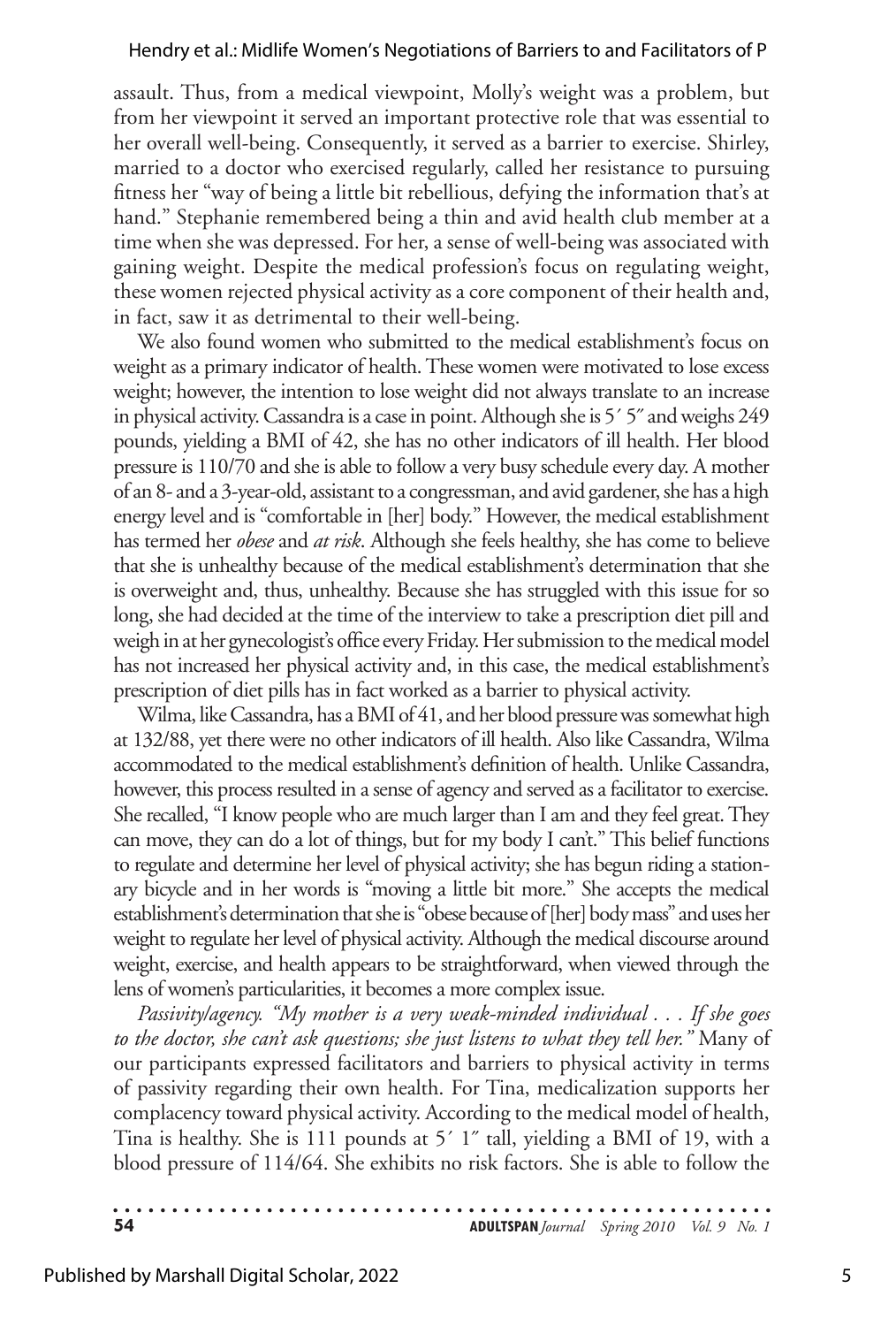tough schedule of a public prosecutor, so there is no compelling reason to exercise. Tina's doctor tells her to just keep doing what she's doing. Tina was knowledgeable about what a healthy lifestyle entails, because her mother "has had a heart attack or two . . . and has diabetes." Tina acknowledged the importance of exercise in reducing the risks for these diseases but had no concrete plans to include more physical activity in her daily regimen. For Tina, the medical definition of health as freedom from disease acts as a barrier to physical activity.

In contrast, the passivity of two other respondents' mothers was a facilitator of exercise. For Bonnie, her mother's lack of agency regarding her own health was what Bonnie said she had "run from so hard in [her] life." Bonnie's "most depressing thought" was being unable to care for herself, being dependent, or a "whiner." Accompanying her mother to the doctor's office led her to see her mother as "a weak individual [who] couldn't ask questions," but simply listens and does whatever they tell her to do. Bonnie said this was a "mold" that she had broken "completely" in her life. She is proactive in seeking knowledge, not waiting "for someone to come up to [her] and go, 'Oh, you know, you could do this for that.'" For Bonnie, her agency means self-management through taking responsibility for her own health and functions as a facilitator to exercise and fitness.

Shirley watched her mother die, unable to breathe, over the course of a few months. Her mother had been a smoker, but it was the doctor's inability to do anything for her mother that was most disquieting for her. She had already watched her father go through surgery and radiation treatments and still die from a tumor the doctors had missed. After her mother's death, she became obsessed with exercise and was "outside at 6:30 every morning, chopping wood for 30 to 45 minutes, running a mile, working out on an exercise machine." Although she did not want to be a "fanatic" and run to the doctor for "every ache and pain," she says that she will "immediately . . . go to the doctor and ask them" if she has a persistent problem. She relies on her own body and knowledge to tell her when she needs a doctor. Bonnie and Shirley both express a relationship with their own bodies that is not determined by the medical model of health but by the kind of life they want to live. It was their mother's passivity regarding medicalization and to their own health that inspired agency in these daughters, thereby functioning as a facilitator of physical activity.

*Menopause and exercise.* When menopause is perceived as a hormone deficiency disease, it functions as a barrier to exercise, as in Leslie's hope that "Dr. Griffith puts [her] on hormone therapy then the [symptoms she associates with menopause will] start mellowing out and I'll go back down [in terms of weight]." Like Leslie, Jody perceived menopause as a disease that must be diagnosed by a doctor and hormones as a way to keep her body in shape. Jody's appearance was very important to her, and both her general practitioner and her gynecologist have told her that "the balance of [her] hormones has a lot to do with the shapeliness of [her] body" so that exercise is not deemed necessary for maintaining her health or shape. These two women were unaware that hormone replacement therapy was not sufficient to prevent disease and that they still needed to exercise for overall health and wellness.

. . . . . . . . . . . **ADULTSPAN***Journal Spring 2010 Vol. 9 No. 1* **55**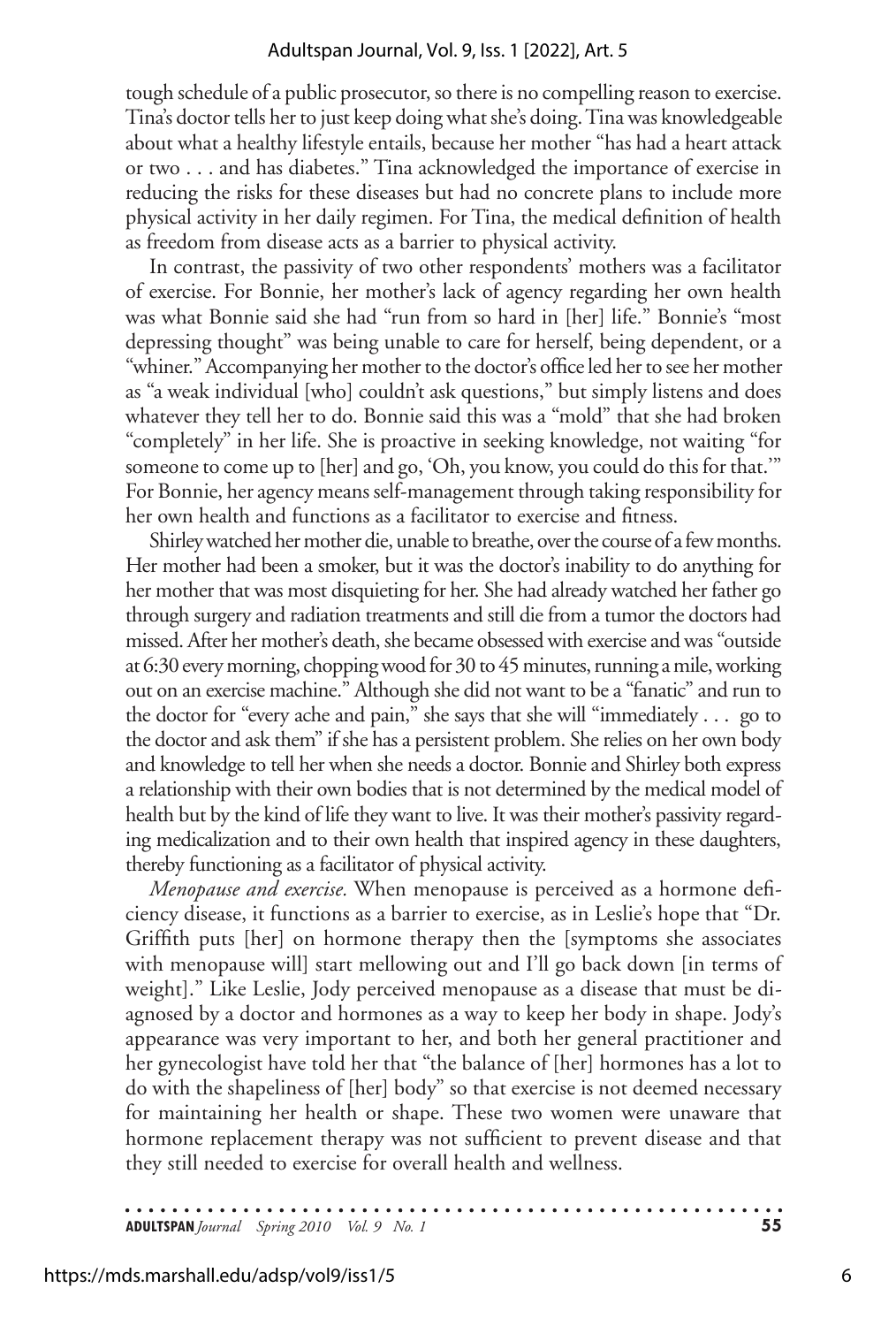Because menopause occurs when children are growing up and leaving home, many women experience it as a time of newfound freedom. Alice pointed out that when her "kids were little, [she] couldn't take off for an hour and walk somewhere without [hearing], 'Mom, mom.'" Her daily hour of walking when she doesn't think about work, husband, or children, "or, you do think and you sort things out, is a gift." For her, turning 50 meant realizing that she didn't "know what kind of time" she had left, but she knew it was "finite" and this was a time when she was "going to be the way [she] wanted to be." In this way, menopause functions as a facilitator when women become active agents in determining the quality of their lives.

## **Negotiation of the Socially Imposed Self**

The second theme concerns women's ability to engage in fitness and wellness activities in relation to societal cultural norms. Social norms and expectations influence what types and levels of physical activity are considered appropriate. Such societal impositions were reflected in the narratives of these women and revealed their ongoing process of balancing their own understandings of self with what social norms maintain women should be. These norms include ideologies as well as social structures that inhibit or promote women's ability to live their lives. The primary issues with which women struggled were related to expectations regarding family and mothering, work and women's responsibilities, and socioeconomic and class norms. Again, each of these socially mediated norms functioned as a facilitator for some women and a barrier to others in terms of physical activity.

*Mothering and family. "I feel like I am very strong. It's because I have little kids."* One of the most unexpected findings of the study was that the demands made by children and family were cited as not only one of the greatest barriers, but also as one of the strongest facilitators of physical activity. Although most of the women no longer had small children at home, they recalled the period in which they had children when they discussed their fitness histories and habits. In their traditional roles as mothers, wives, nurturers, and caretakers, they believed they were expected to subsume their needs and desires to others. Wilma described her struggles in the following way:

And just the responsibilities that go with children, you know, the cleaning, the meetings at the schools, the homework, you know, just the family roles. And Dr. Griffith tells me all the time too. . . . I need to take time for me. And, of course, that's probably part of the problem, too, taking some of my time for me.

Traditional family roles, as Wilma suggested, assume a selfless mother who puts her own needs last. Many of the women reflected on how these expectations were barriers to exercise, how they felt they had to be "Super Mom," or "had to do everything," and were "maybe too involved with family life and kids." Bonnie summarized it by saying "There was no time for exercise. An exercise regime? That was a joke." The societal expectation that family comes first denies women the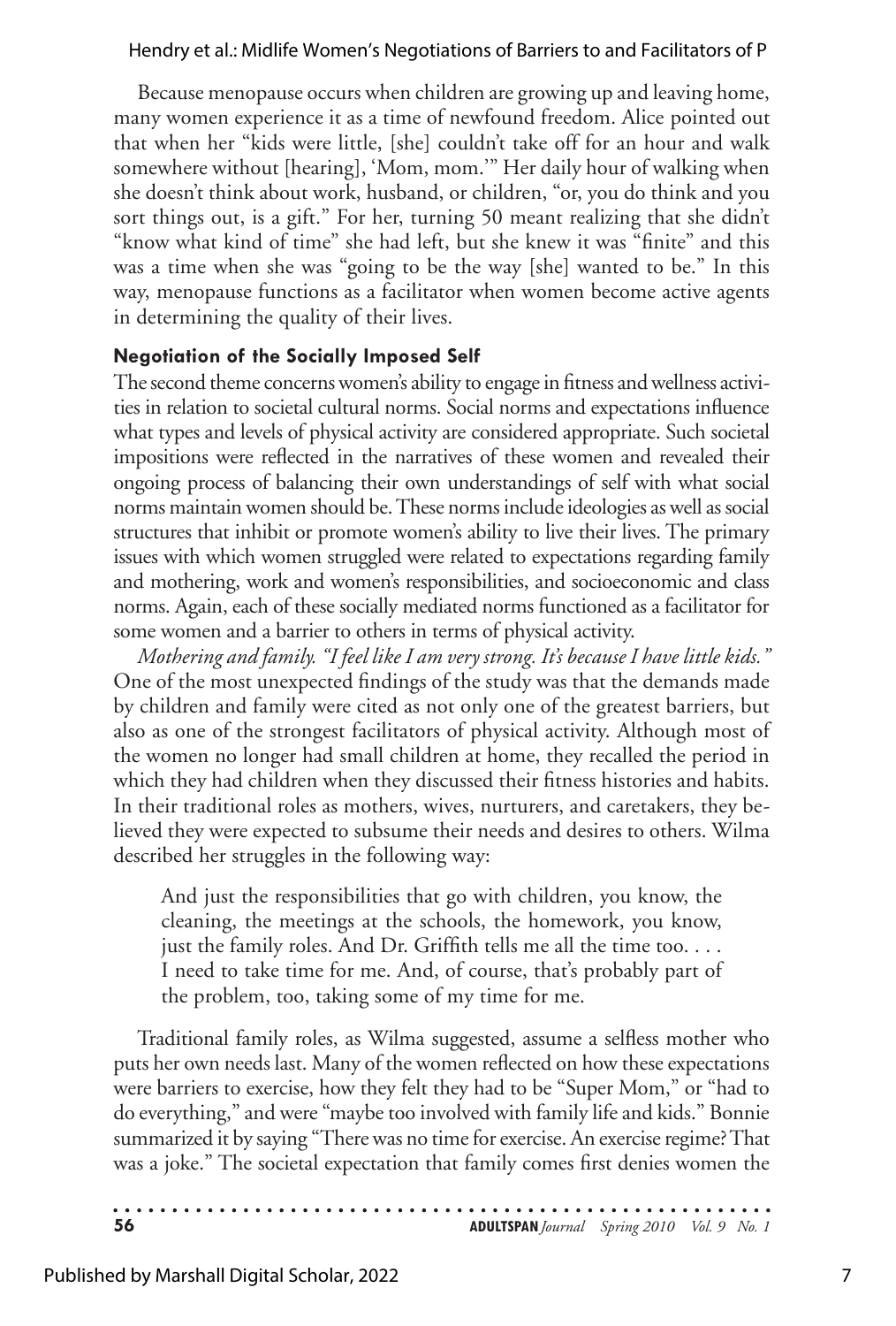permission to take care of themselves and not only leaves little time for exercise but also precludes the very concept of an autonomous self. Alice, who struggled with considering her husband's preferences while trying to prioritize her desire to eat in a healthier fashion, lamented: "I wish someone had told me a long time ago that I can think for myself. . . . I wish somebody would have said, You know what? You do get to be a person and you do get to have a life." She was only able to achieve her health goals after she realized that she could put herself first.

In contrast, various narratives conveyed how some women were able to incorporate self-care into traditional duties as caretakers. Kacey explained:

One time I coupled taking ballet lessons with my daughter, who wanted to take ballet and that worked out nicely when I could fit in with something—it was an hour that I was going to be sitting out there waiting for her anyway. So, I was able to enter that class.

She continued,

I feel like I am strong. It's because I have little kids and I'm lifting and carrying them around. My children are so much fun. And everything that we love doing, they do, too. So it's not like they are a barrier. I try to be a role model for my girls. My 9-year-old has many friends who are overweight already.

Kathleen experiences her children not as a barrier, but instead attributes her strength to them. She sees her daily activities and movements as exercise. Her view of exercise as integrated into her daily life allows her to conceptualize her exercise activities not as separate from, or as taking away from, her family. Instead, she views them as part of her mothering role so that by exercising she feels that she is a role model for her children.

Relationships with family members were also a powerful facilitator for many of the women interviewed. Wendy shared this in regard to family: "I want to be around for my grandchildren; yeah, I think physical activity is important. No, being a grandparent would make you want to be more healthy, to live longer, to be around them." Another way in which family served as a facilitator had to do with illness within a family. Belle's husband was diagnosed with a stroke and that became the impetus for changing their diet and beginning to exercise. Belle claimed that "he has to go on a low fat diet, lose a lot of weight, diet, and it's easier to just go along with him than to say, 'well, I am going to be fat and you lose weight.'" Having children involved in sports was also a motivation for the family to change their eating habits. Hanna maintained, "because I have a son that's going to play football. . . . And we, together decided that we're going to change our way of eating and doing things."

For these women, the importance of family became a facilitator. They appropriated the dominant ideology of "family first" in order to legitimate their own focus on fitness. Exercise and health were seen not as something that took time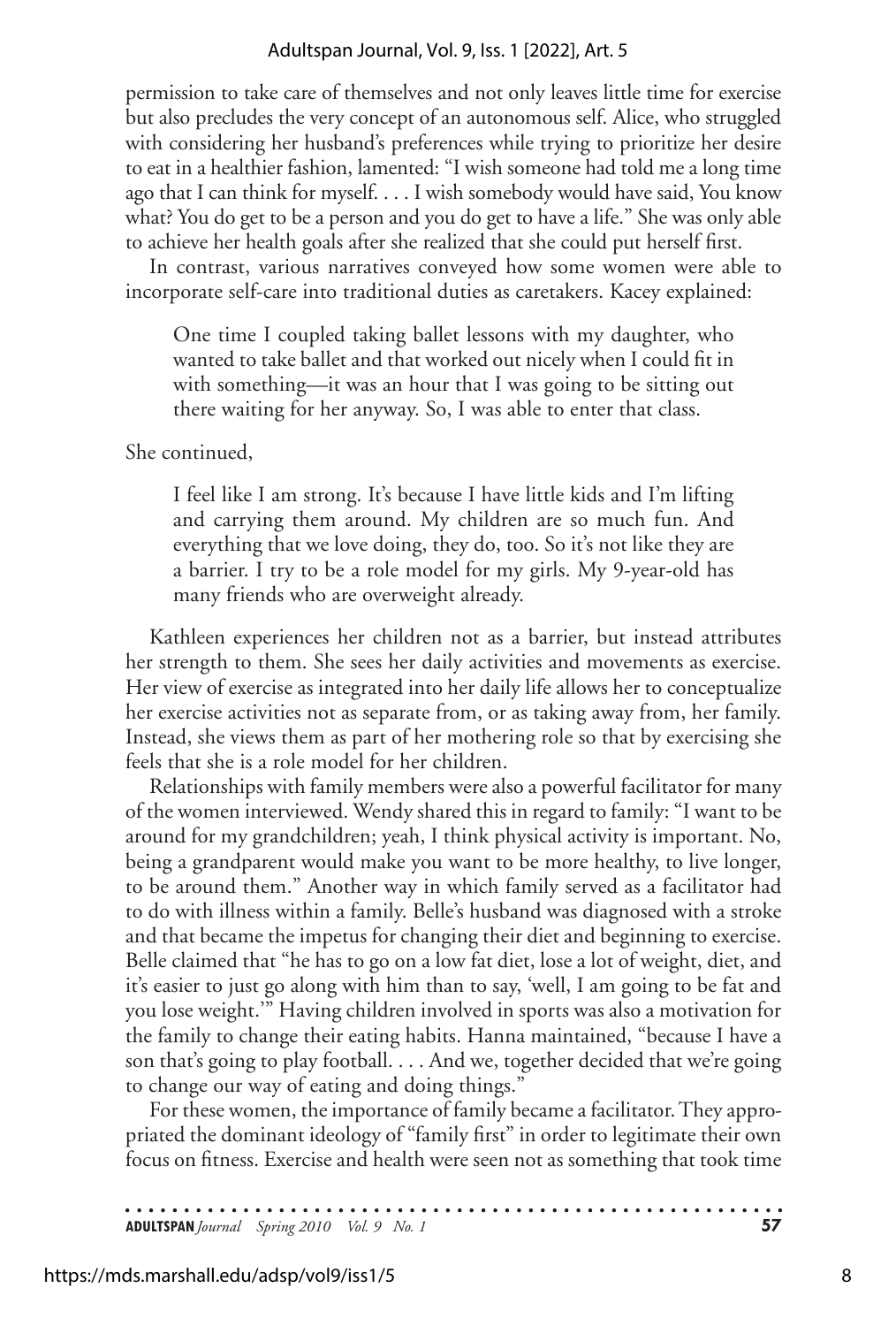and energy away from family. Instead, these women saw taking care of themselves and their families as part of their roles as good mothers and wives.

*Time and women's responsibilities. "Time is a big factor, although, I could get up an hour earlier [to exercise], I don't choose to do that."* Time and prioritizing one's time, especially with regard to balancing family, work, and self, emerged as the second sociocultural theme. Leslie described it like this:

I think women just don't have as much time. And I think. . . . And that being the fact, in reality, you have to kind of restructure it then a little bit, still do the same things but find just a little bit of time and maybe put it all together in the evening at the end of the day and grab the dog and go for a walk.

As the quote suggests, time itself is not the barrier but rather it is an individual's choices around the use of time that can constitute a barrier to exercise. Kathleen maintained, "every minute I have I could be working." Although there was a perception that there was not enough time, many of the women acknowledged that it was a choice and that, in fact, exercise might even function to make them more productive. Bonnie maintained that she had no time but stated,

If I weren't involved in so many different things as I am. . . . It's very unusual for us to have a week with no meetings at night, one of us or both of us. So, it's time, it's time to put into it, although you know, some people say, you know that helps to keep you going, you know . . . an active lifestyle.

Using exercise to increase productivity and ultimately yield more time was one way to reenvision time as a facilitator rather than a barrier to exercise.

Another way of reconceptualizing time so that it functioned as a facilitator was to integrate exercise into the day or make normal daily activities into exercise. Cindy commented, "I was busy and I didn't have time, didn't have time to think about exercise. I cut the grass. That was my exercise." Margaret remarked, "So you try to make your everyday activities harder and that's a form of exercise."

Clearly, integrating physical activity into their lives was facilitated by the availability and convenience of exercise. Taking the time to drive to the health club and work out for an hour was just not possible in many cases. What was apparent is that when exercise activities were defined as "working out an hour a day at the health club," many women will never be able to find or make the time because their lives just do not fit into this particular model of fitness. However, when women reconceptualized their daily activities as exercise, they could envision a way to integrate physical activity in a way that fit their lives.

*Socioeconomic norms. "When it's dark when you get home, it's [exercise] not something you want to start."* Regardless of reconceptualizations of time, opportunities to exercise were not available to all women, especially those from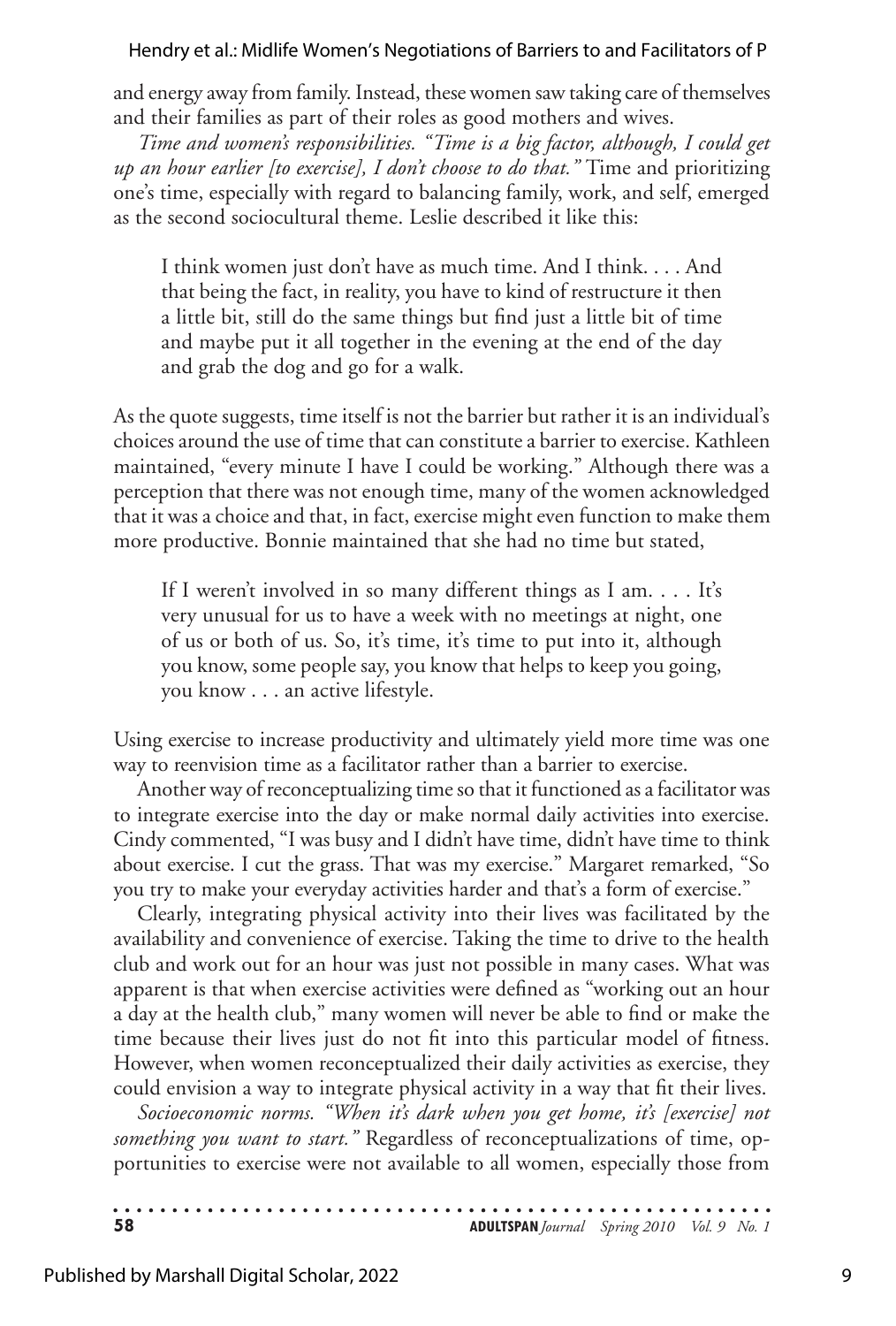lower socioeconomic groups. For example, a recurring barrier to exercise noted by several women was the lack of safety. As Leslie pointed out,

I'm a little afraid of being alone, you know, particularly if you go in the evening, not only at dark, but early morning even. I mean, last year that woman was kidnapped and murdered.

Although women living in inner city neighborhoods felt a particular constraint, the recent murder of a White, middle-aged runner in this community made all the women extremely aware of their vulnerability. Hanna reported, "My kids were afraid to stay home. And so I had to be there." For some of the women, living in poorer neighborhoods restricted their sense of being able to go out and exercise. Interestingly, women living in more suburban settings also lamented that they did not walk as much because of the isolated nature of the settings. For these women, barriers outside their control inhibited their ability to exercise.

In addition to safety issues, another sociocultural construct that created barriers to exercise were issues related to class, specifically financial need. Cindy reported, "If I had a little money, I'd probably eat a little better." In several cases, finances were not the sole barrier to exercising but also the working class ideology that "working out" was "not working." One participant from a rural, working-class background pointed out that "I worked in the field. So, we naturally got plenty of exercise. You got natural exercise. I mean, it was just a way of life, you know." For the women from farming or working-class backgrounds, the idea of exercising after a long day of work made no sense. Also, for these participants, exercise and fitness were seen as leisure and not work, as a luxury and indulgence ("something lazy rich people did"). Cassandra commented,

I have to be physically active and moving and doing things, but I don't think of it in terms of exercise; I think in terms of work. I mean, I can go out and clean the garage for relaxation because I like things orderly and neat and where they need to be, but where I take 2 hours to do that, I wouldn't think of going out and running for 2 hours because that's boring and mundane, you know, just running and thinking; I have to be constantly doing.

For many women in the study, exercise without a purpose made no sense and was a waste of time. Thus, class background contributed to women not participating in physical activities that they did not see as productive.

## **Negotiation of the Possible Self**

While the first two themes revolved around discourses external to the self (e.g., norms set by the medical establishment, current sociocultural norms for women), the third theme that emerged centered around a woman's internal sense of herself as an individual who can or should engage in physical activity. The essence of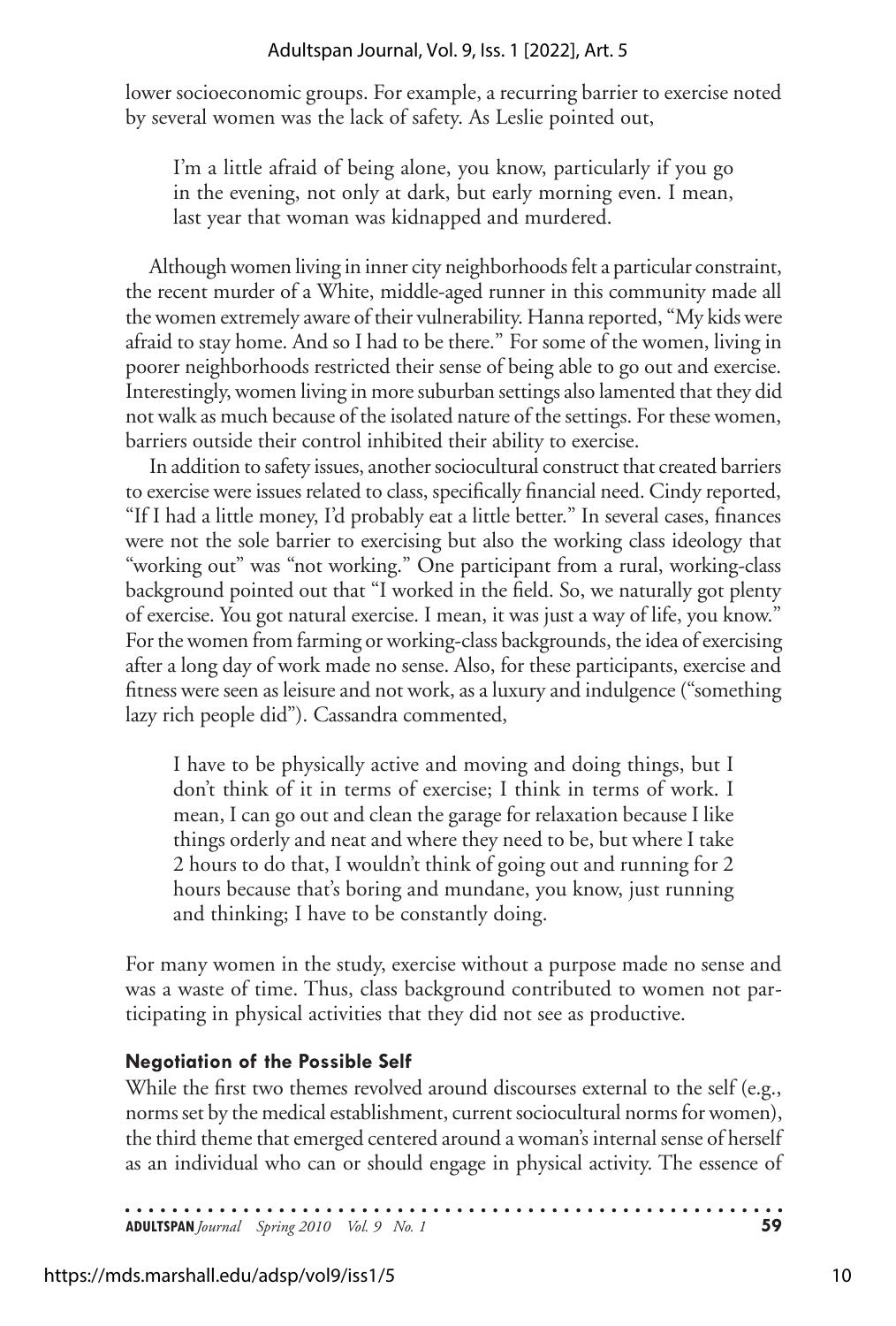this theme is reflected in the questions "Who am I?" and, ultimately, "Who do I think I can be?" When the image of an active and fit self was not enmeshed in their identity, or when they did not envision being active as a part of a possible self, it was less likely that the women in this study would take a proactive approach to incorporating physical activities into their daily routines. Conversely, when physical activity and wellness behaviors were integrated into their sense of identity, the personal self served as an influential facilitator to physical activity. The issues women discussed were related to the subthemes of absurdity, social support, maintaining the status quo, and value and commitment to exercise.

*Absurdity. "I would not want to jump up and down in a leotard*." Several participants had concerns about the appropriateness of being active and engaging in many forms of physical activity. There were indications that the participants just did not see themselves as physically active, as illustrated by Bonnie: "I'm not athletically inclined at all. I'm the cheerleader, I'm not the player, that's just not me." Cathy echoed, "I don't think I will [exercise]. I'm just not, that's just not me. I'm more sedentary." Participants also did not want to be perceived as silly or extreme in the pursuit of exercise and fitness. As Belle pointed out, "Absurdity is a barrier. I would not want to jump up and down in a leotard. Yeah, that is a barrier. It is a real barrier. I really do not want to look silly and strange." When they perceive physical activity as extreme or outside of their level of comfort, it makes sense that some women avoid engaging in exercise.

*Social support. "If I had someone to. . . ."* Social support was a powerful influence in the acceptance of physical activity, and lack of a supportive network or companionship proved to be a barrier. Many of the participants identified social support as a facilitator of participating in some form of physical activity or wellness program. When asked what encouraged her to work out, Carol replied, "Comaraderie, the health club experiences, I like the comaraderie of the people there, and my best friend works out there, too." Sadly, the identification of social support from most of the women was either in past tense, or stated in hypothetical terms. Tina recalled:

In law school, there was another student that we both jogged together. I think that's an important part. Later, another woman in the firm I was working at, we went to the "Y" and exercised, and then we joined a health club, then we both changed jobs and pretty much stopped going. I think part social, and part that you have someone kind of encouraging you and you encourage each other.

In these cases, social support facilitated physical activity by providing reinforcement to incorporate activity into one's sense of self. Social support, in fact, was central to bolstering one's sense of self, providing accountability, safety and a validation for putting oneself first.

*Status quo. "Have a hamburger, you look just fine!"* Acceptance of or dissatisfaction with the status quo proved to be a powerful barrier and facilitator. When women accepted their present status, or failed to find fault with their current weight, their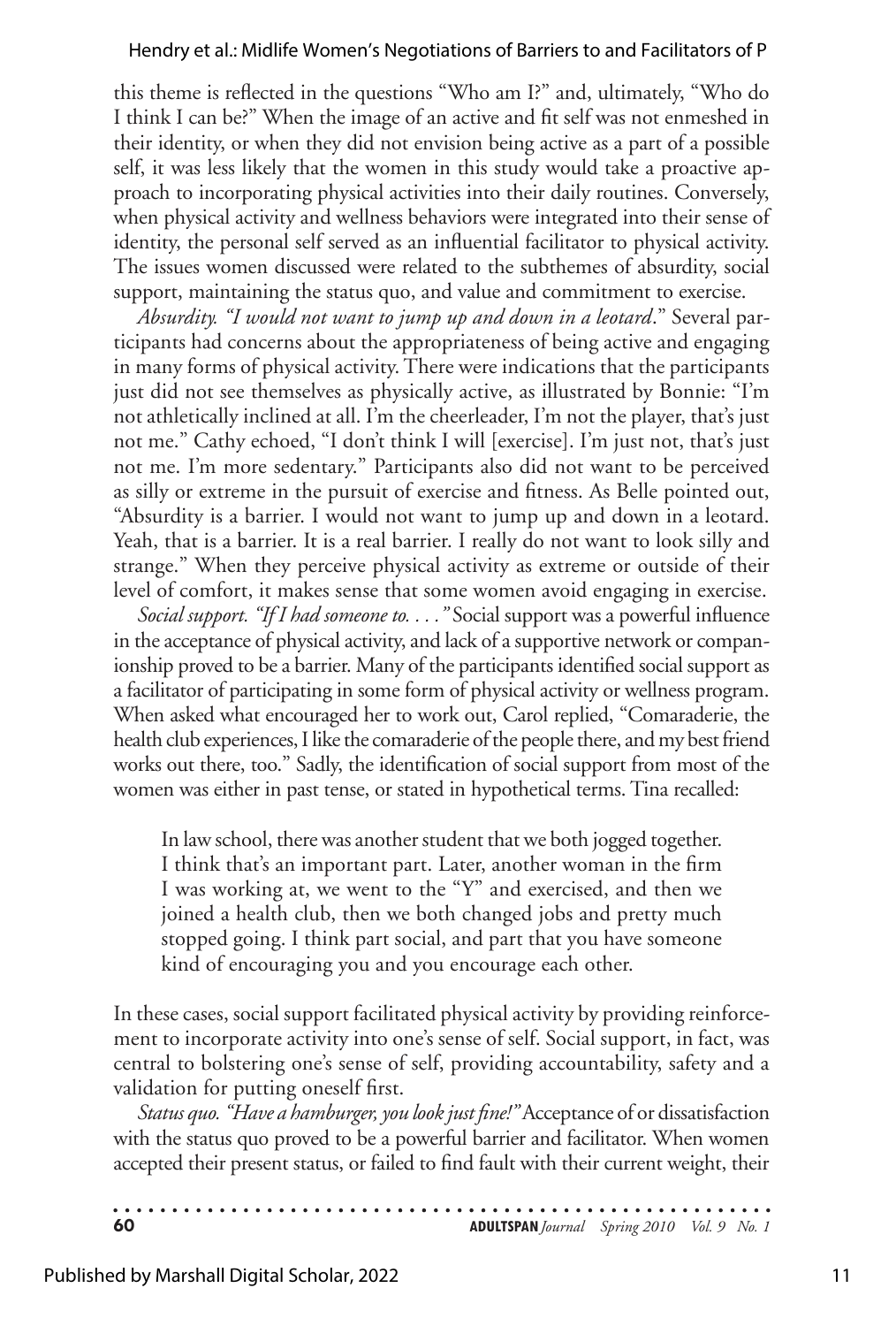body image, or their ability to meet the demands of their daily lives, they were unlikely to indicate an intention to adopt or maintain an active lifestyle. Unless there was some level of dissatisfaction with the status quo, accompanied by a belief that exercise could mediate the dissatisfaction, it appeared unlikely that a behavior pattern would change. As Norma pointed out, "And so I probably don't think about . . . as much about trying to work in more exercise and trying to watch my diet more and those kinds of things, because I'm not having physical or mental problems." Belle's satisfaction with the status quo was reflected in this comment:

I have this husband who keeps saying, "I like you this way." I mean he is wonderful, but he is bad in terms of a motivator, "Have a hamburger; I think you look just fine."

In contrast, when some level of dissatisfaction with the status quo was evident, it seemed that participants were much more likely to engage in physical activity and other wellness behaviors. Some participants began to incorporate exercise into their sense of self because of dissatisfaction or concern with the status quo and a belief that exercise can improve health and wellness. As Wilma explained,

I am taking medication for blood pressure, and I know and I've read and the doctors have told me that if you walk or lose even 10% of your body fat, it may help your blood pressure. So everything always sends you to the exercise for the health.

Tina's dissatisfaction with the status quo was reflected in her realization of the aging process: "Because I feel, as I'm getting older, that it's become more important. There are risks, you know, osteoporosis, different health risks, that I know that it's something I need to do." For these participants, dissatisfaction with the status quo functioned as a facilitator to exercise, whereas acceptance of the status quo functioned as a barrier to maintaining a physical activity regimen.

*Value and commitment: "If I valued it enough, I'd do it."* Value of and commitment to exercise were also important to understanding the personal self. Ten of the 20 women interviewed either lacked commitment or did not value exercise, and this was a major barrier to changing their life styles. When women did not see themselves as active beings, they did not value exercise, and consequently did not commit to it. Tina admitted, "You know, like I said, it's not so much lack of desire, but prioritizing in that, I mean, if I really wanted to, I suppose I could get up earlier, but. . . ." As Cindy so aptly put it, "I don't know, I'm not trying to push it off on somebody else because I . . . Obviously, if I valued it [exercise] enough, I'd do it myself."

Other women demonstrated the value of and commitment to a healthy active life style, reflecting a sense of personal accomplishment. When they were able to see positive results from participating in some form of physical activity, the women in this study were more likely to indicate that they valued their activity. When asked what could get her to exercise on a regular basis, Cathy replied,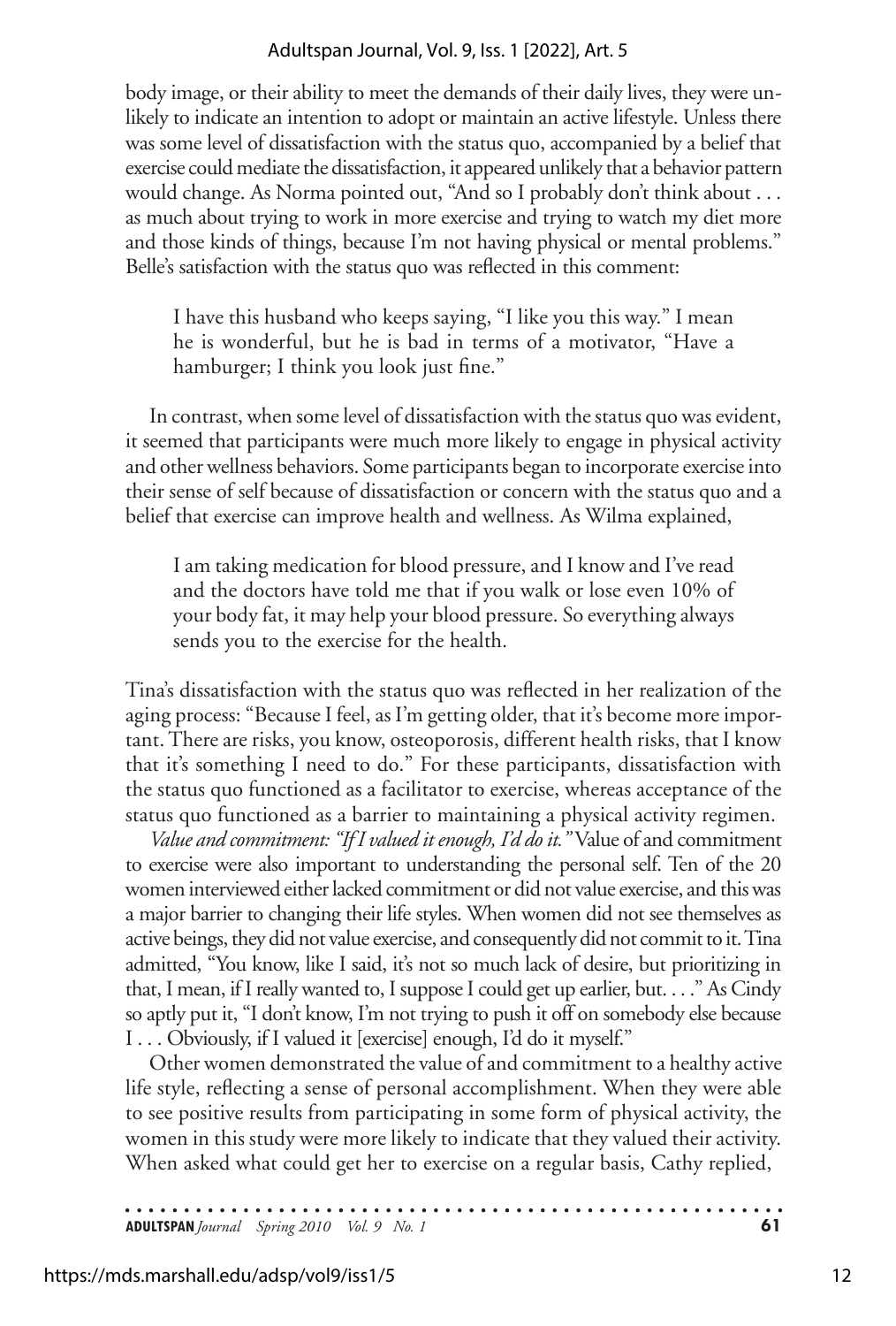Results. Feeling like my arms are strengthening, they're not as flabby, seeing my stomach go down a little bit and not be so uncomfortable when I sit down and have this big, old basketball feeling in here. That would make me feel better about what I'm doing. It feels like I'm accomplishing something.

Carol echoed that sentiment: "It just has kept my spirits up, and that's something that I'm really aware of with exercise, that it's really made a big difference in my own mental health."

Another form of value evident in the participants' voices was value reflected by the utility value of exercise. When exercise was viewed as a useful activity that could improve the quality of life, it was valued. Wendy recounted,

The exercise, I feel like . . . because I think one of the reasons why it is so important is I know I don't have my nutrition in balance, and that if I mess up on the exercise, I'm going to be really bad off. I mean my health, physically and mentally.

Participants' perspectives provide insight into the importance of prioritizing fitness as part of one's overall sense of self.

## **IMPLICATIONS FOR COUNSELING PRACTICE**

Counselors can recommend physical activity as an effective treatment strategy for a variety of mental health concerns with their women clients. However, the findings from this study indicate the importance of first understanding the meaning a client ascribes to the role of physical activity in her life. For example, Molly did not want to exercise and lose weight because she perceived that her extra weight was protection against being further victimized. A counselor who asks Molly to exercise might cause her to feel controlled and devalued. Until the issues related to Molly's fears are addressed and her need for autonomy is met through something besides her weight, it is unlikely that simply telling her to lose weight will have any effect on her activity patterns.

A counselor who simply tells a client to exercise also ignores the client's motivation for and commitment to changing her lifestyle. Although most clients are aware of the benefits of exercise for improving mood and overall health, they often remain ambivalent about making actual changes. If a woman is primarily satisfied with the status quo or feels uncertain about her ability to be successful, as were many women in the study, she will not be motivated to make the changes necessary for incorporating exercise into her lifestyle. In such cases, motivational interviewing (MI), a client-centered counseling style can help clients acknowledge, explore, and resolve their ambivalence toward change (Miller & Rollnick, 1991). Furthermore, MI has been demonstrated to be effective in helping clients to change lifestyle behaviors such as diet and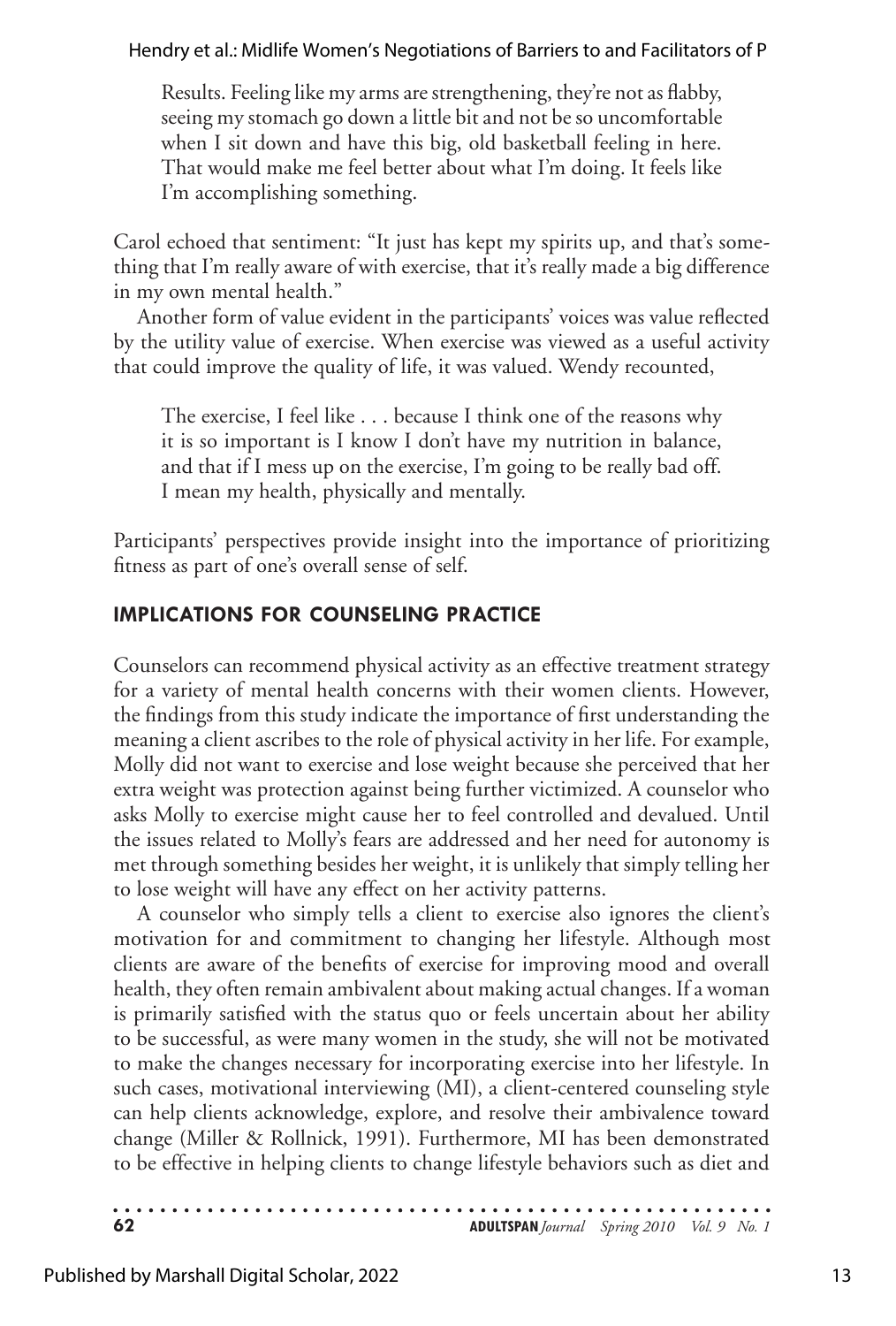exercise (Rollnick, Miller, & Butler, 2008). MI is based on the principle that clients who are resistant to change do not need to be persuaded with arguments or logic but instead need a nonjudgmental therapeutic relationship in which they feel validated and understood. As a counselor demonstrates a desire to understand the client's worldview through the use of simple reflections and open questions, the client is better able to explore both the pros and cons associated with change. In addition, clients become more open to change when they attribute their actions to their own choices versus being controlled or mandated to change by external sources (Miller & Rollnick, 1991). Therefore, counselors should attempt to provide a client with opportunities for input and choice as much as possible so that she attributes change as something she is doing for herself and because she believes it is in her own best interest.

When a counselor has developed an alliance with a client by demonstrating an understanding of her worldview, it is then possible to help her change some of her beliefs that may be barriers to achieving her goals for health and wellness. The study findings illuminate the relevance of CBT strategies for helping female clients to reconceptualize how physical activity makes sense in their lives. Throughout the interviews, participant voices revealed the importance of their belief systems in determining whether or not they engaged in physical activity; for each of the identified factors, some women perceived the factor as a barrier, while others perceived the same factor as a facilitator. For example, motherhood was viewed by some as a facilitator of exercise because it provided an opportunity to model strength and fitness to children, whereas for others, it was viewed as a barrier because of time constraints and putting family first. Another example is some women viewed menopause as a disease that served as a barrier to exercise and others viewed it as a time of newfound freedom that functioned as a facilitator. Additionally, when women understood physical activity only in terms of sports and exercise at a gym, they viewed themselves as inactive and were not likely to exercise. However, when other forms of physical activity, such as gardening, housework, or walking, were viewed as forms of exercise and as contributing to positive mental and physical health benefits, women were more likely to perceive themselves as active. Because physical activity was viewed as expanding on activities in which they were already engaged, they were more motivated to find ways of increasing their energy expenditure throughout the day. These findings underscore the importance of helping women to recognize their automatic thoughts around exercise (e.g., "I'm too old to work out," "I'm not able to work out at a gym," "I'm just a sedentary person; "I have no time," and "I don't deserve to take the time") and to reframe them to reflect a more positive, realistic view of physical activity. In an atmosphere of support and understanding, female clients will begin to alter their belief systems so that they are able to experience a sense of power and control in their lives. As they reframe and restructure the meanings that they attribute to health and exercise, they will become empowered to make positive changes necessary for enhancing their overall wellness.